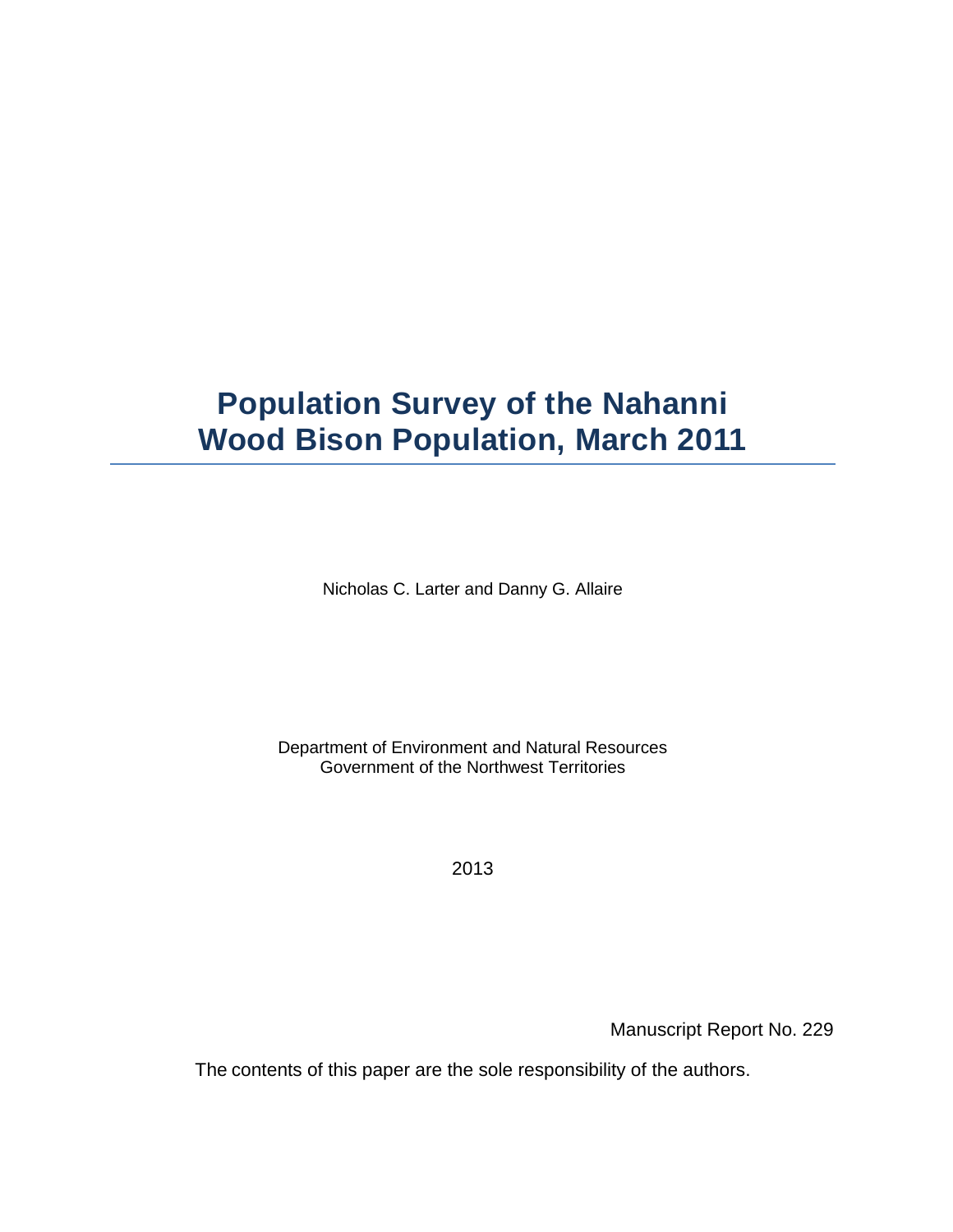### **ABSTRACT**

<span id="page-1-0"></span>The Nahanni wood bison (*Bison bison athabascae*) population was established in 1980 with the release of 28 wood bison from Elk Island National Park (EINP) into the Nahanni Butte area of their historical range. Supplemental releases in 1989 and 1998 of 12 and 59 individuals bolstered the population. Limited aerial surveys were conducted in the 1990s to monitor the population, but the first systematic aerial line transect survey to estimate the population size was not conducted until March 2004. In March 2011 we flew a similar aerial line transect survey to estimate population size; more bison were observed being distributed throughout the *ca.* 7,600 km<sup>2</sup> survey area. We used radio collared bison to provide a sightability correction factor for the 2011 survey. The population estimate was 431 bison  $(+ 213 95\% CI; CV=0.247)$ , which was similar to the 403 bison  $(+ 256 95\% CI; CV=0.320)$  estimated from the 2004 survey. In addition to the 186 bison, 79 moose and one otter were observed during the survey.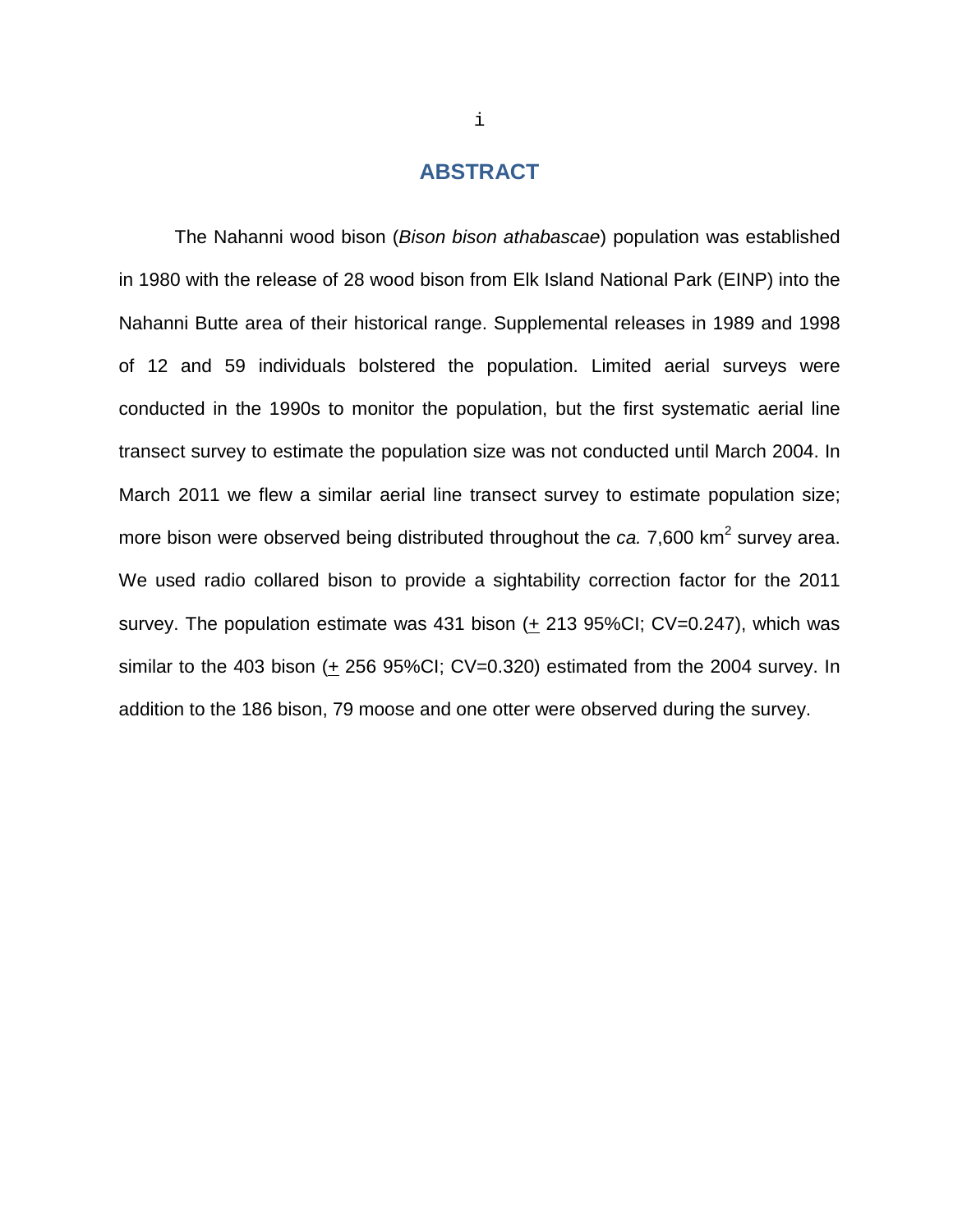# **Table of Contents**

<span id="page-2-0"></span>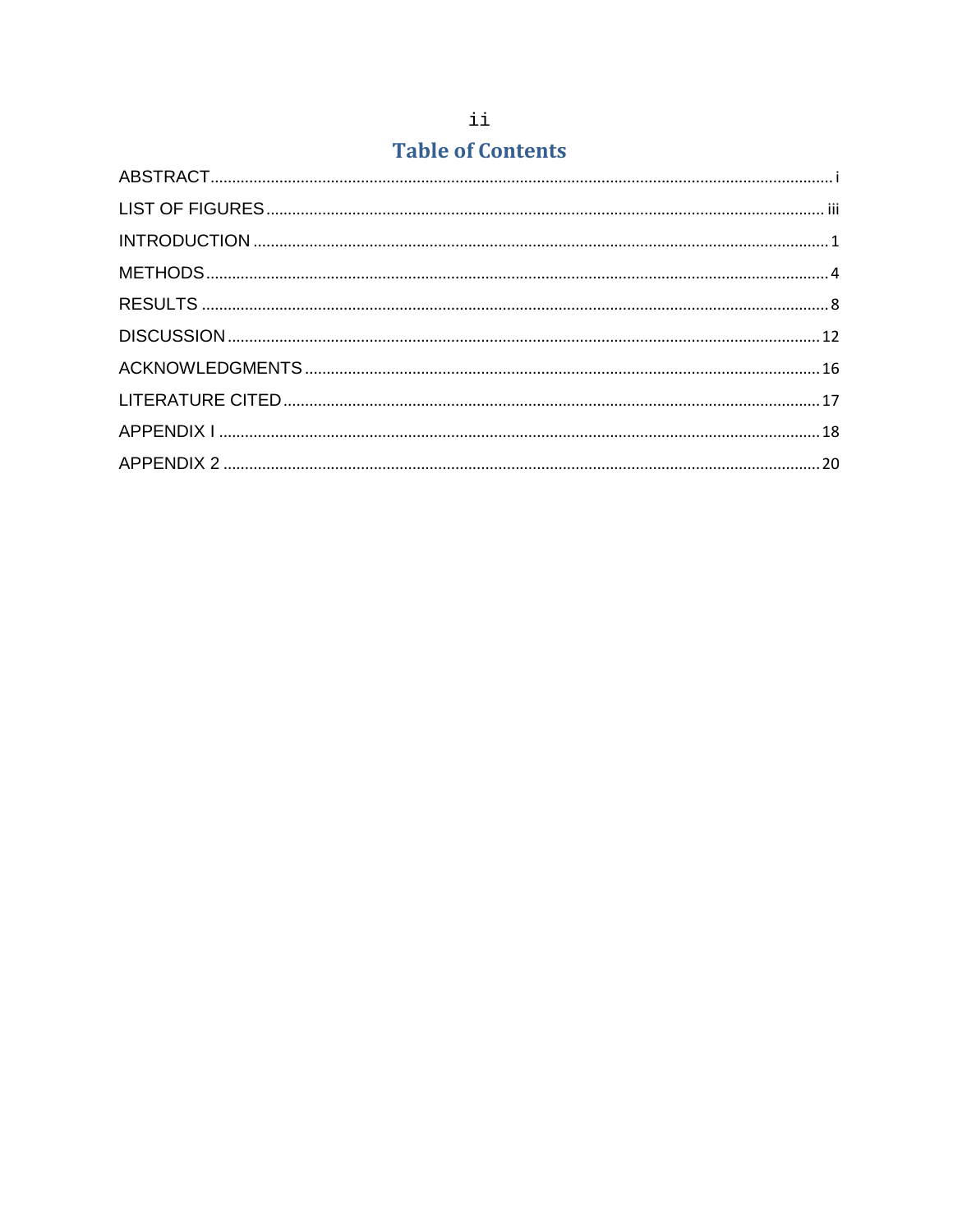# iii **LIST OF FIGURES**

| <b>Figure 1.</b> The range of the Nahanni wood bison population as of April 2012 3        |
|-------------------------------------------------------------------------------------------|
|                                                                                           |
| <b>Figure 3.</b> The lines flown during the survey and observations of bison groups.  9   |
| <b>Figure 4.</b> An example of the mosaiced map from the northern part of the survey area |
| Figure 5. The estimated overwinter survival of calves and the number of calves/100        |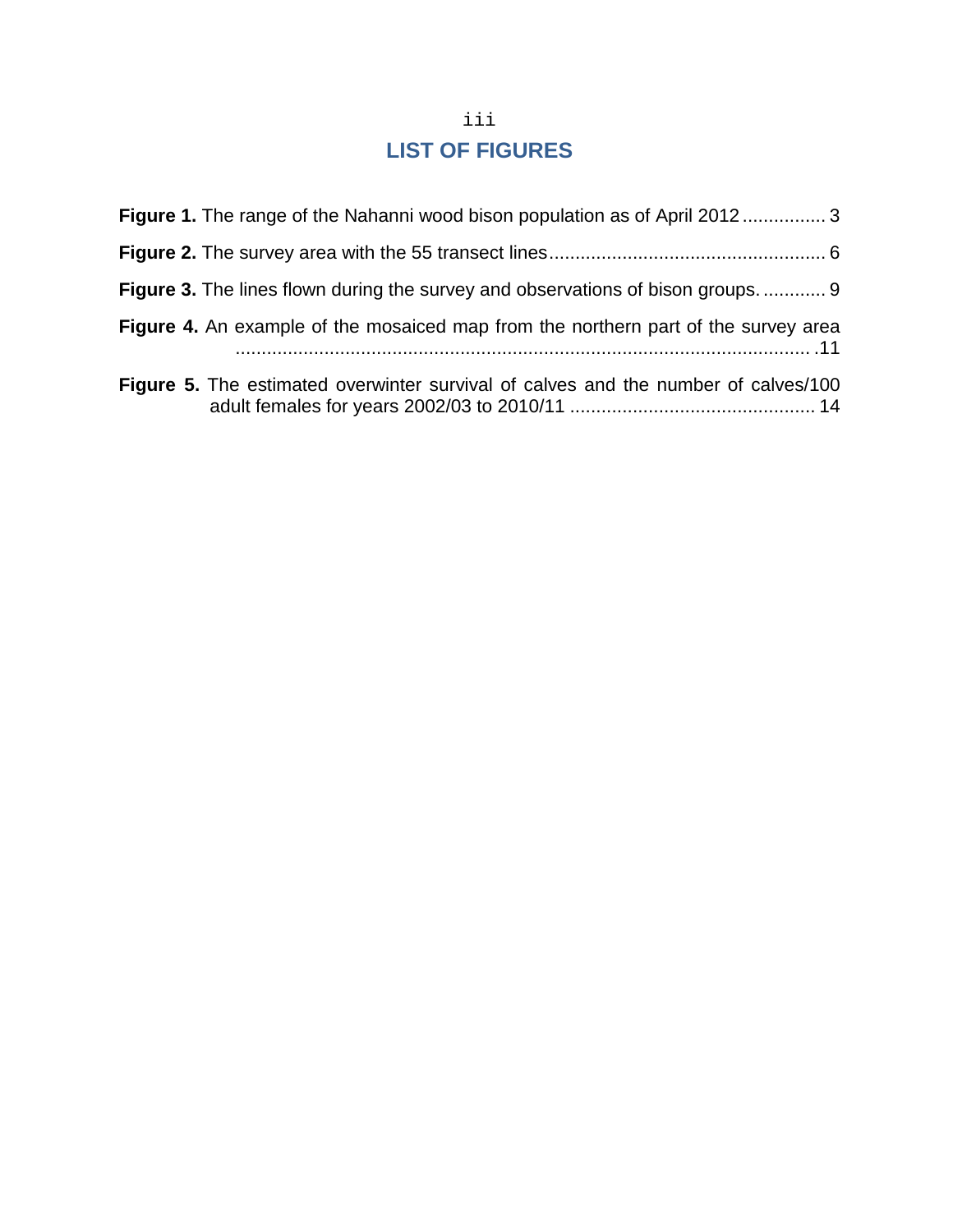#### **INTRODUCTION**

<span id="page-4-0"></span>The Nahanni wood bison population was established in 1980, when an initial 28 wood bison from Elk Island National Park (EINP) were released into the Nahanni Butte area near the Mackenzie Mountains in the southwestern Northwest Territories (NWT) (Gates et al. 2001, Figure 1). Supplemental releases of 12 and 59 animals in 1989 and 1998, respectively, bolstered the population. Currently the population has established itself along both sides of the Liard River Valley from the Poplar River southward to northeastern British Columbia (BC), north up the Kotaneelee River Valley to 60° 40'N, and southward into northeastern BC along the Liard Highway.

Non-repeatable aerial surveys of primary bison range were conducted in 1995, 1996, and 1997 to monitor the population and to generate a minimum population estimate (Larter and Allaire 2007). In 1998 the Nahanni population was estimated to number *ca*. 160 individuals (Gates et al. 2001). In response to concerns from residents in the communities of Fort Liard and Nahanni Butte about the lack of monitoring of the Nahanni wood bison population and the need for a current population estimate, a systematic aerial line transect survey to estimate population size was conducted in March 2004 (Larter et al. 2007). The March 2004 survey area boundaries were delineated based upon compiling all current and historic observation information from local residents of Nahanni Butte and Fort Liard and from scientific knowledge. The resulting survey area covered 5,082  $km^2$  of winter range with 3,350  $km^2$  in NWT, 1,253  $km<sup>2</sup>$  in BC, and 479 km<sup>2</sup> in Yukon Territory (YT). In 2004 the population was estimated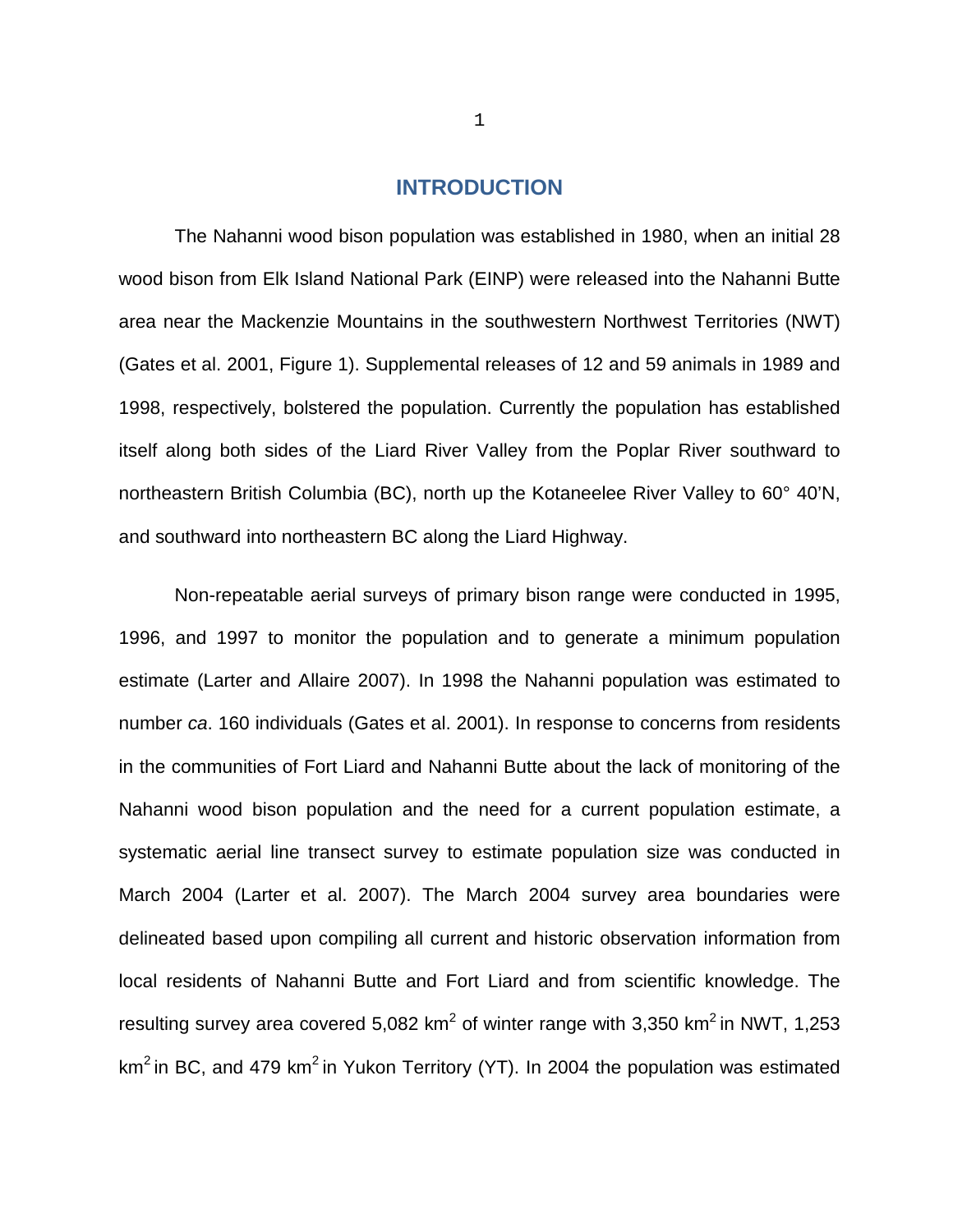at 403 individuals. Based upon the results of the 2004 survey, it was recommended that satellite and/or global positioning system (GPS) collars be deployed on bison in the Nahanni population in order to better assess their distribution, to clearly define a survey area and to provide information for a sightability correction factor for future surveys (Larter et al. 2007). A sightability correction factor had been used for some surveys of the Mackenzie population to more accurately account for animals that were present but not counted in forested habitats (Larter et al. 2000).

Satellite and GPS collars were deployed on seven adult bison (six females and one male) in February and March 2011 prior to a second systematic aerial line transect survey. The collared animals were used to provide a measure of the sightability of bison in closed forested habitats that was used to derive the population estimate. This report describes the March 2011 aerial survey of the Nahanni wood bison population and provides an estimate of the population size.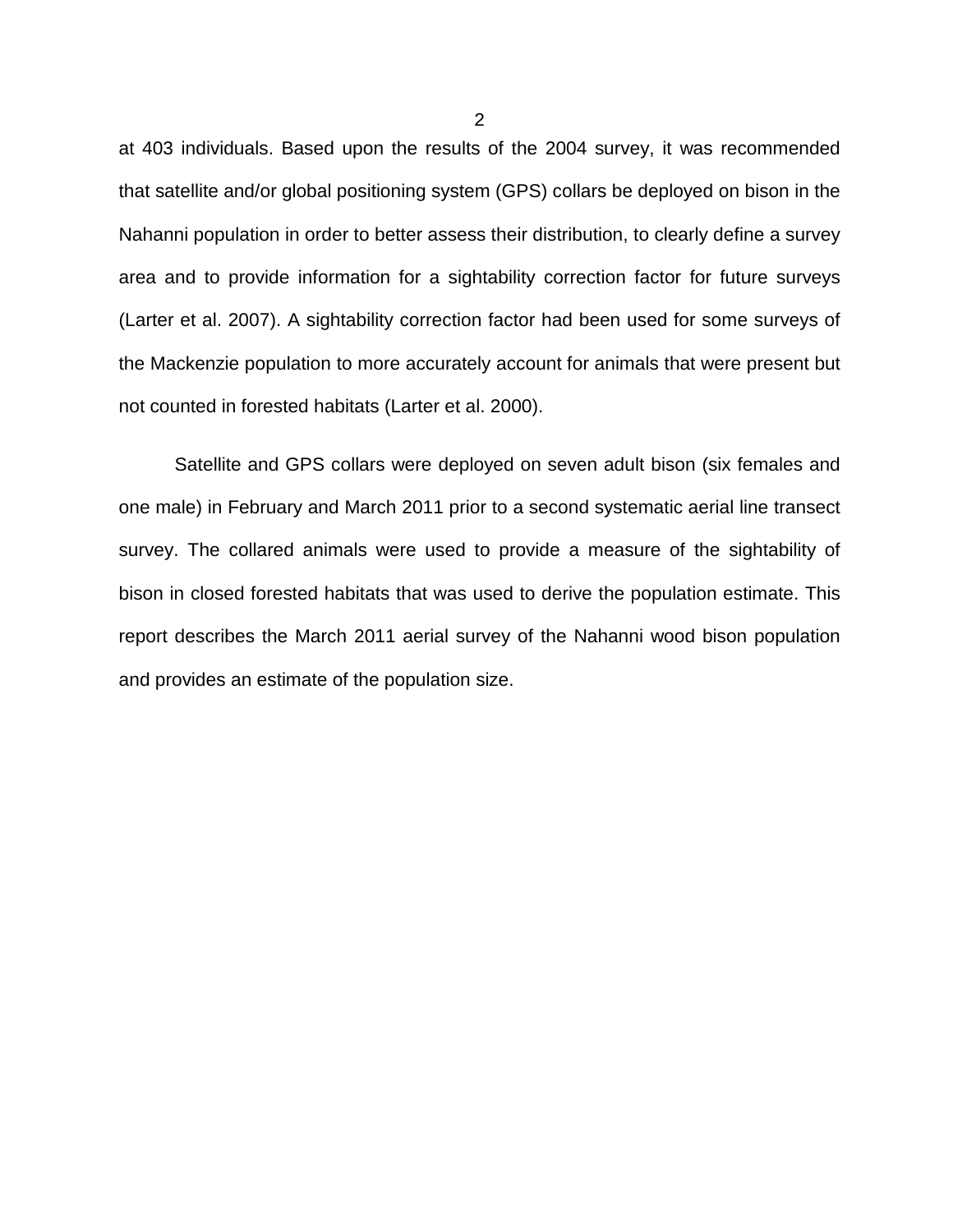

**Figure 1.** The range of the Nahanni wood bison population as of April 2012. Note: this range is larger than the area surveyed in March 2011 because more recent observations of animals and locations of collared animals extended the range.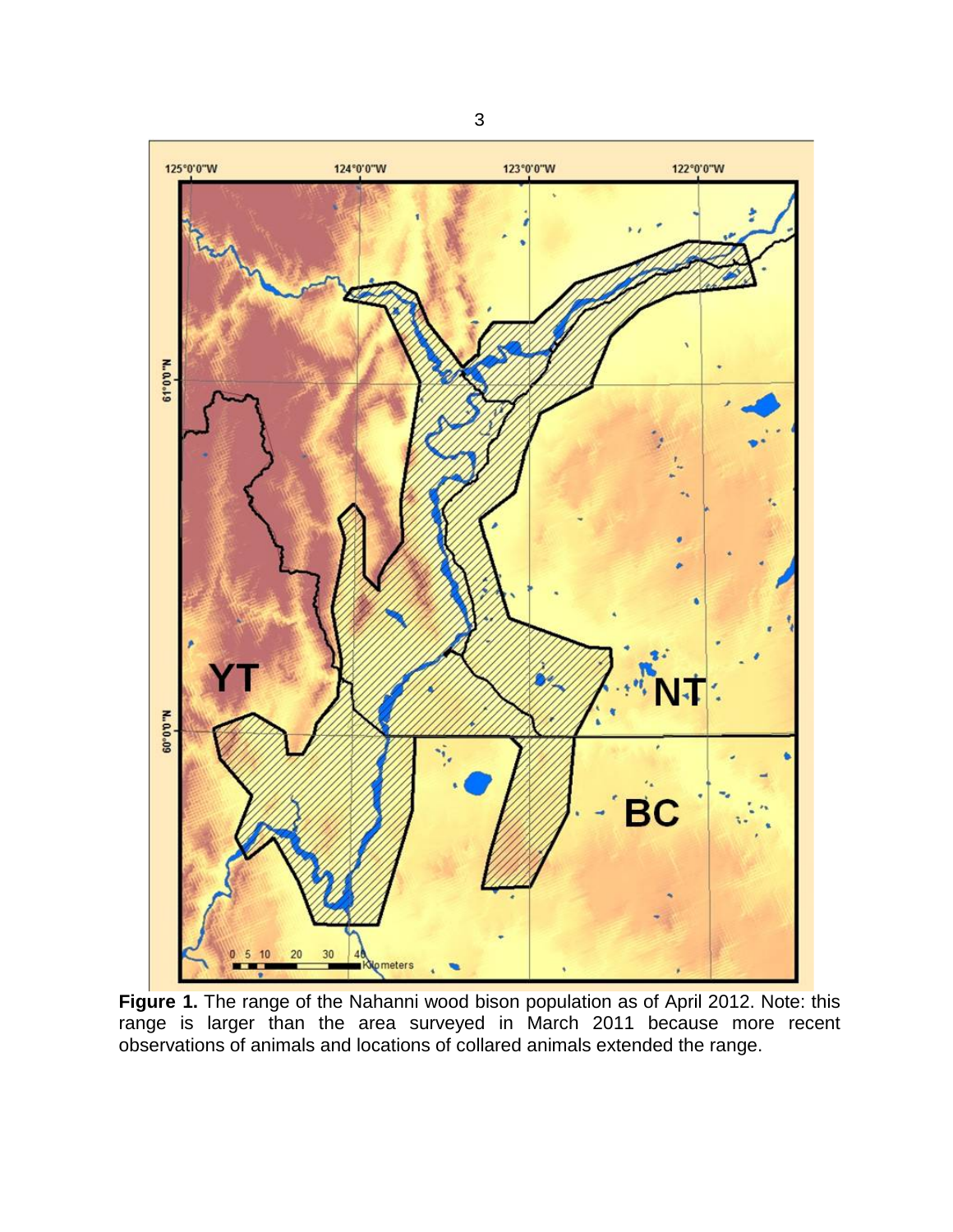#### **METHODS**

<span id="page-7-0"></span>During 8 to 12 February 2011, six bison (one male and five females) were captured according to the standard operating procedures of the NWT Wildlife Care Committee and outfitted with either ARGOS Doppler shift (DS) or Global Positioning System (GPS) satellite collars (Telonics, Mesa, AZ, USA and Service Argos, Landover, MD, USA). A sixth female was equipped with a DS satellite collar on 8 March 2011. DS collars provided six to eight locations daily, while GPS collars provided four locations daily. Locations were used to assist in delineating the survey area. All collars have a standard VHF beacon with a unique frequency within the 150-151 MHz range. We used the VHF to locate collared animals during the survey.

We provided maps of the 2004 survey area to local First Nations from Nahanni Butte and Fort Liard as well as to biologists from NWT, BC, and YT and local air companies. We compiled all recent observation and location data from collared bison with comments received from other parties to delineate the survey area. The 2011 survey area included a larger area of northeastern BC and a wider area along the Liard River Valley between Fort Liard and Nahanni Butte than the 2004 survey. It also included the Liard Highway corridor down to km 118 of the BC side (Highway 77). The survey area boundaries were finalized after community meetings (Figure 2).

Parallel line transects, running in an east-west direction, were situated *ca.* 3.5 km apart on the survey area in such a way as to maximize the number of transects and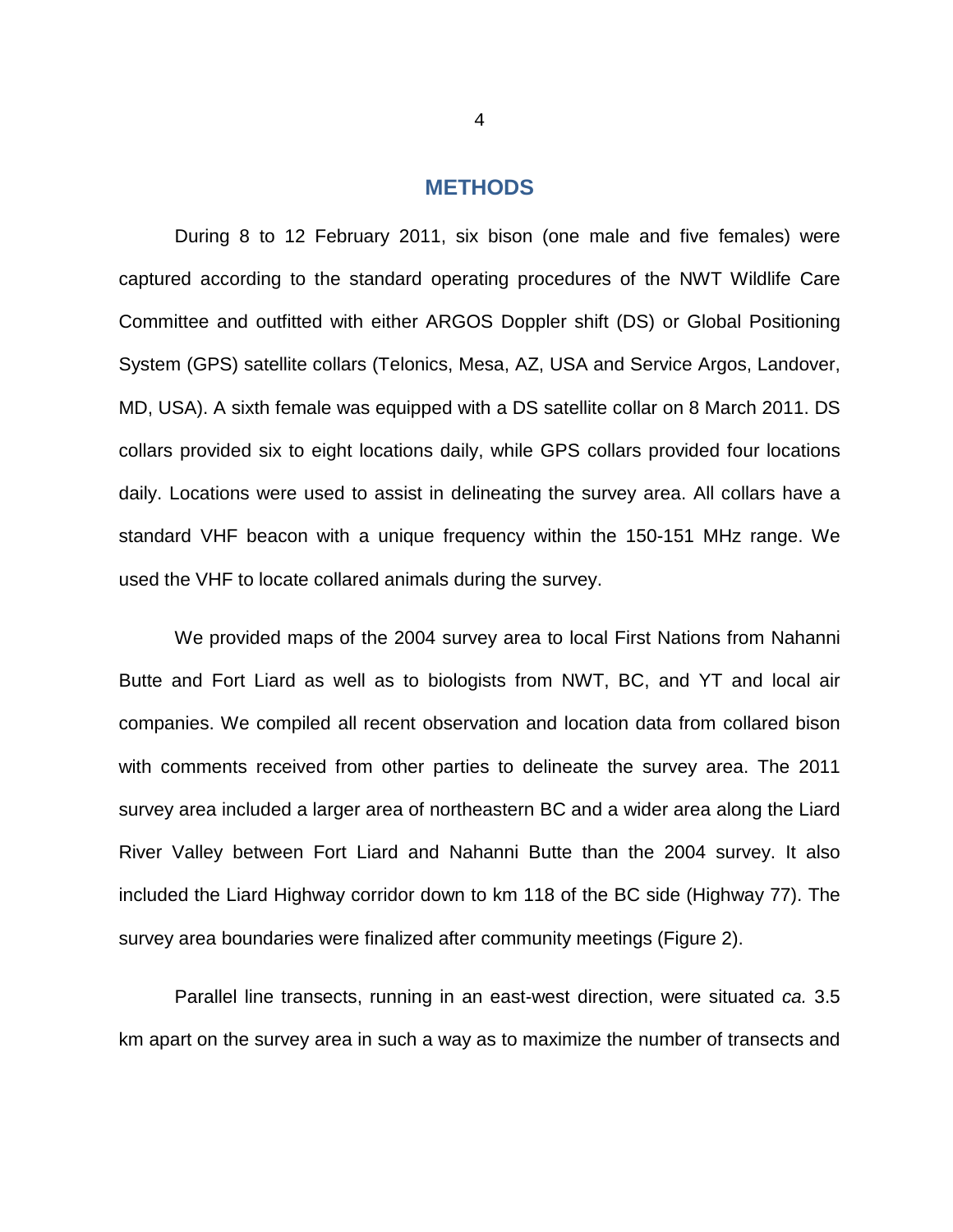minimize the range in transect length (Figure 2). We flew in a fixed-wing aircraft (Cessna 185) with markers on the struts, which enabled each of the two rear seat observers to view a swath of 500 m on either side of the aircraft. All bison observed both within and outside the area bounded by the strut markers were recorded and given a waypoint using a handheld GPS, by the navigator/observer in the front right seat. All wildlife and recent wildlife sign (tracks and feeding craters) were also recorded and given a waypoint. The aircraft flew at a height of 122 m (400 ft.) above ground level (agl) and we attempted to maintain a speed of 160 km/h.

For the Liard Highway corridor, we flew "spaghetti" transect south from the Fort Liard access to km 118 of the highway in northeastern BC and back. The aircraft flew at a height of 122 m agl and provided observers a swath of 750 m on either side of the road. All flight lines were recorded using a handheld GPS (Garmin 76S) programmed for automatic waypoint recording.

While flying the survey, the navigator/observer also used an ATS receiver to listen for VHF frequencies that could help locate the seven collared animals. Only the navigator/observer knew whether or not a collared animal had been seen and included it in the count. In the case of an animal being missed, the navigator instructed the pilot to return to the location indicated by the telemetry equipment to verify the presence of a collared bison, the habitat type it was located in, and estimate the distance it could be observed from the aircraft at 122 m agl.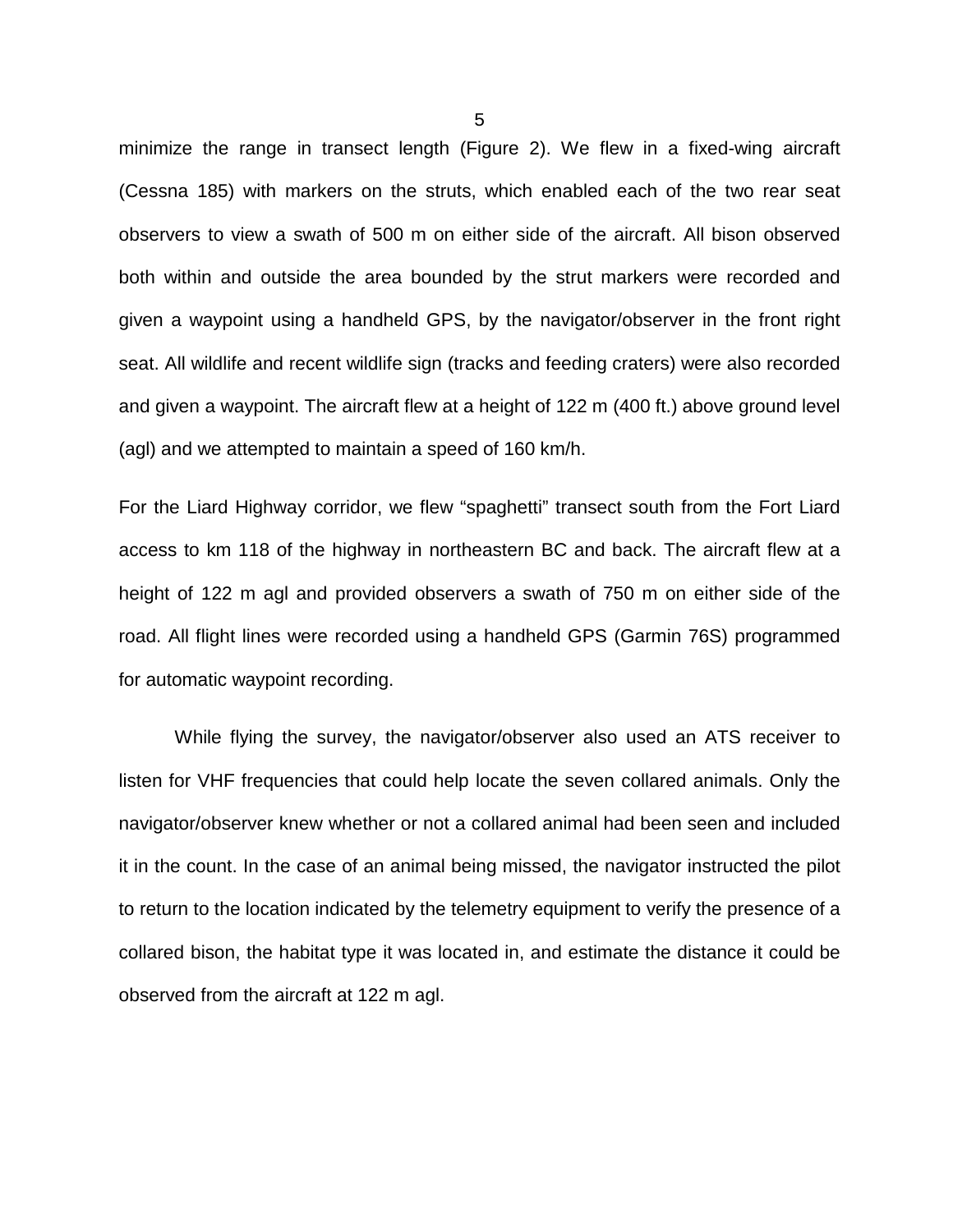

**Figure 2.** The survey area and 55 parallel transect lines; transect 1 to the south.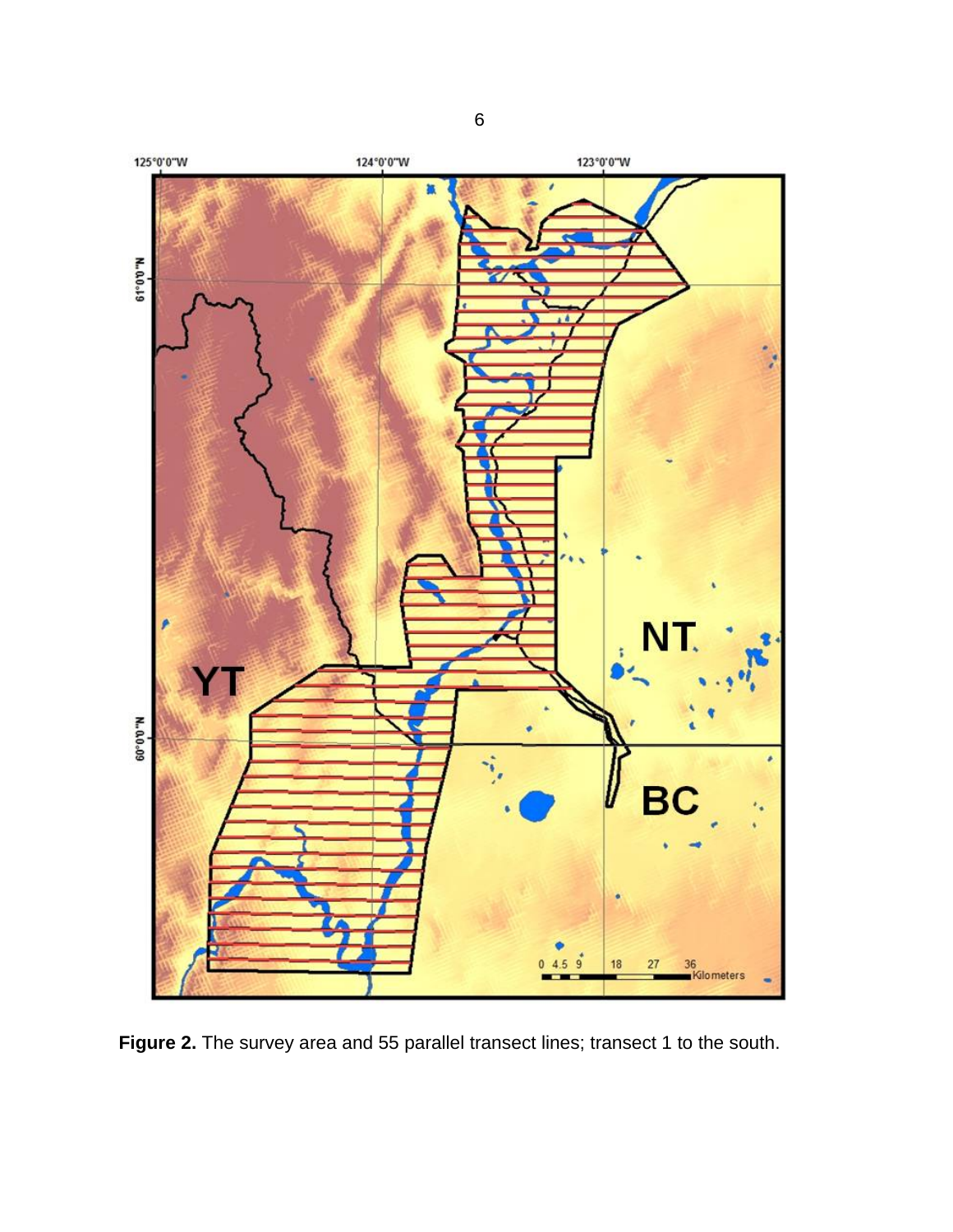<span id="page-10-0"></span>Observation data with its associated location were entered into Microsoft Excel (Microsoft Corporation, Redmond, WA) spreadsheets. Location data and digital flight lines were entered into ArcGIS 10 (Environmental Systems Research Institute, Inc., Redlands, California, USA) for mapping. We used the Jolly (1969) method for unequal sized sampling units, following Norton-Griffiths (1970), found in the aerial survey methods of quadrat sampling in Krebs (2011) to generate population estimates. Because calves born in the previous summer had survived through March, they were assumed to be recruited into the population and therefore calves were included in the population estimate.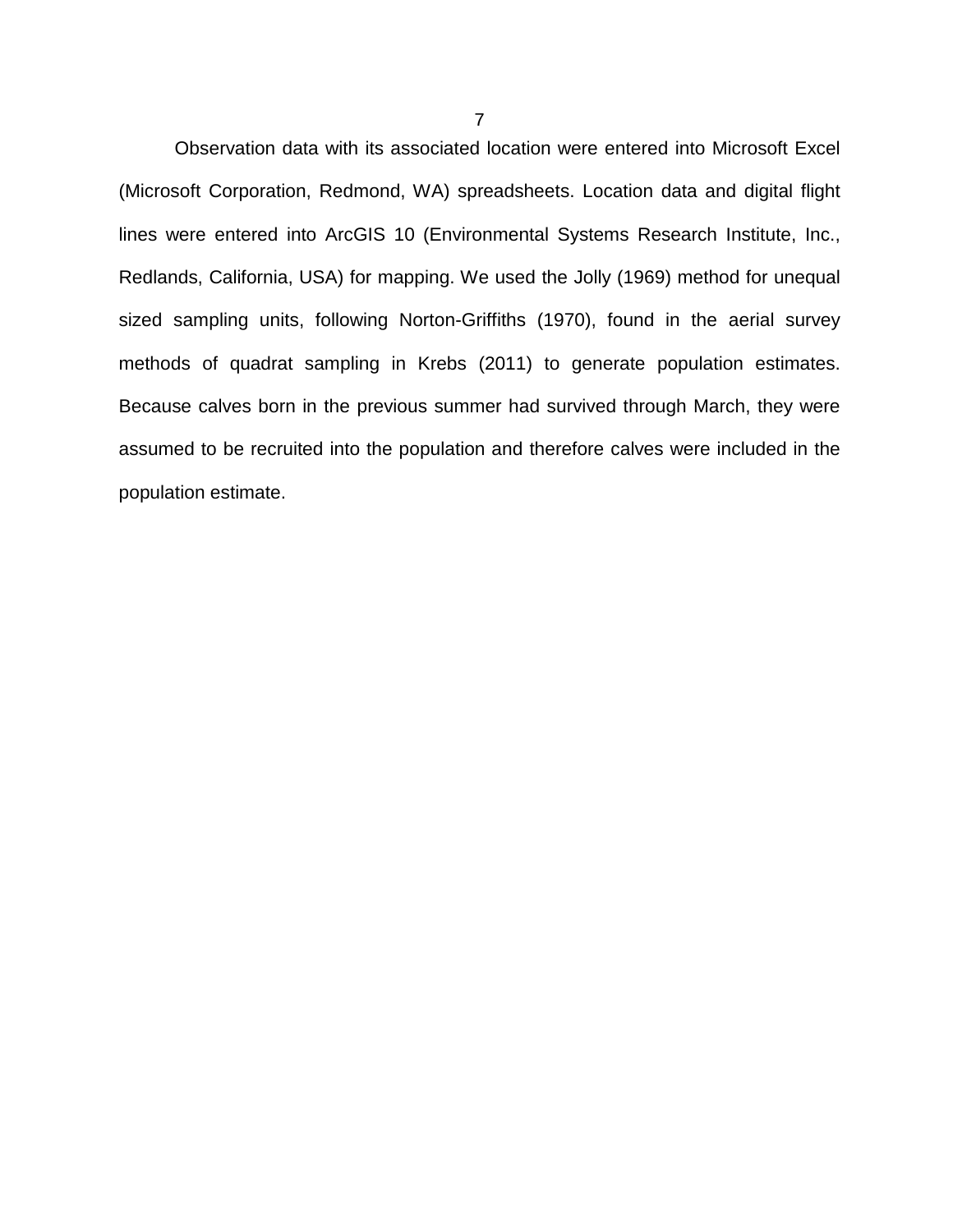#### **RESULTS**

The total winter range survey area was 7,590 km<sup>2</sup> with 4,308 km<sup>2</sup> (57%) of the range falling within the NWT, 2,797  $km^2$  (37%) of the range falling within BC, and the remaining 485 km<sup>2</sup> (6%) of the range falling within YT (see Figure 2). We flew 55 line transects totalling 2,155 km over the Nahanni bison winter range; 1,286 km of line transects in the NWT, 749 km of line transects in BC, and 120 km of line transects in YT (Figure 2). The percent coverage of the entire survey area was 22.8% when taking the sightability correction factor into account. We counted 93 non-calf bison and 5 calf bison on transect (Appendix 1), observing 186 bison (174 non-calf and 12 calf) in total (Figure 3).

Four collared female bison were located in open meadow habitat in groups that fell within the 500 m swath on each side of the aircraft and were counted by the observers. Two collared female bison were located in semi-open habitat *ca.* 1 km from the aircraft. These females were not counted by the observers until the aircraft flew towards them after completing the transect to verify their location based upon the VHF. The collared male was not observed and counted by the observers even though it was on transect in dense forested habitat. The male was not seen until the aircraft was *ca.*  100 m parallel from it. Based upon locating the collared bison, we derived a correction factor *a posteriori* and applied this factor to the sample unit prior to the statistical analyses.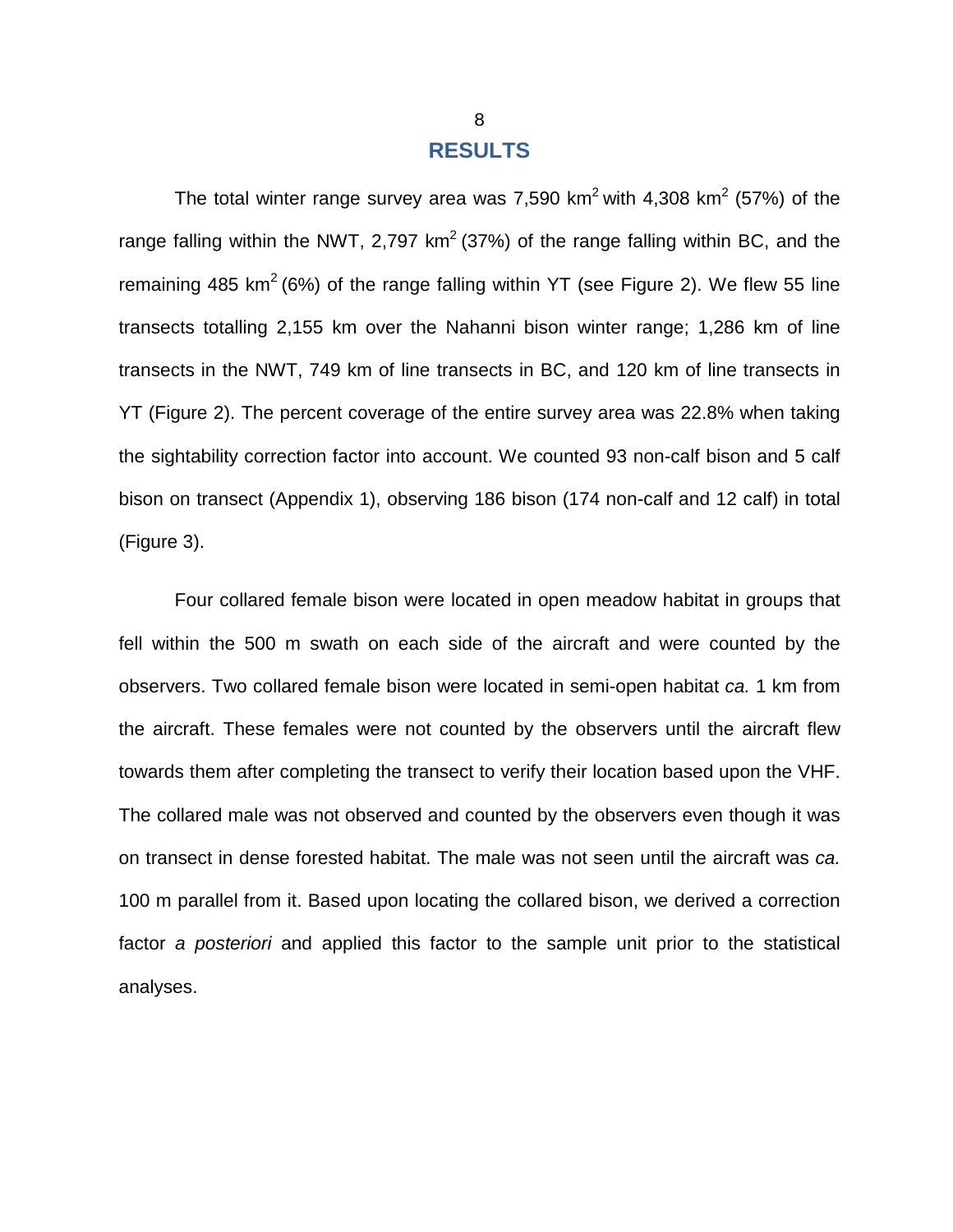

**Figure 3.** The lines flown during the survey and observations of bison groups. Red circles indicate bison groups, black squares indicate bison sign.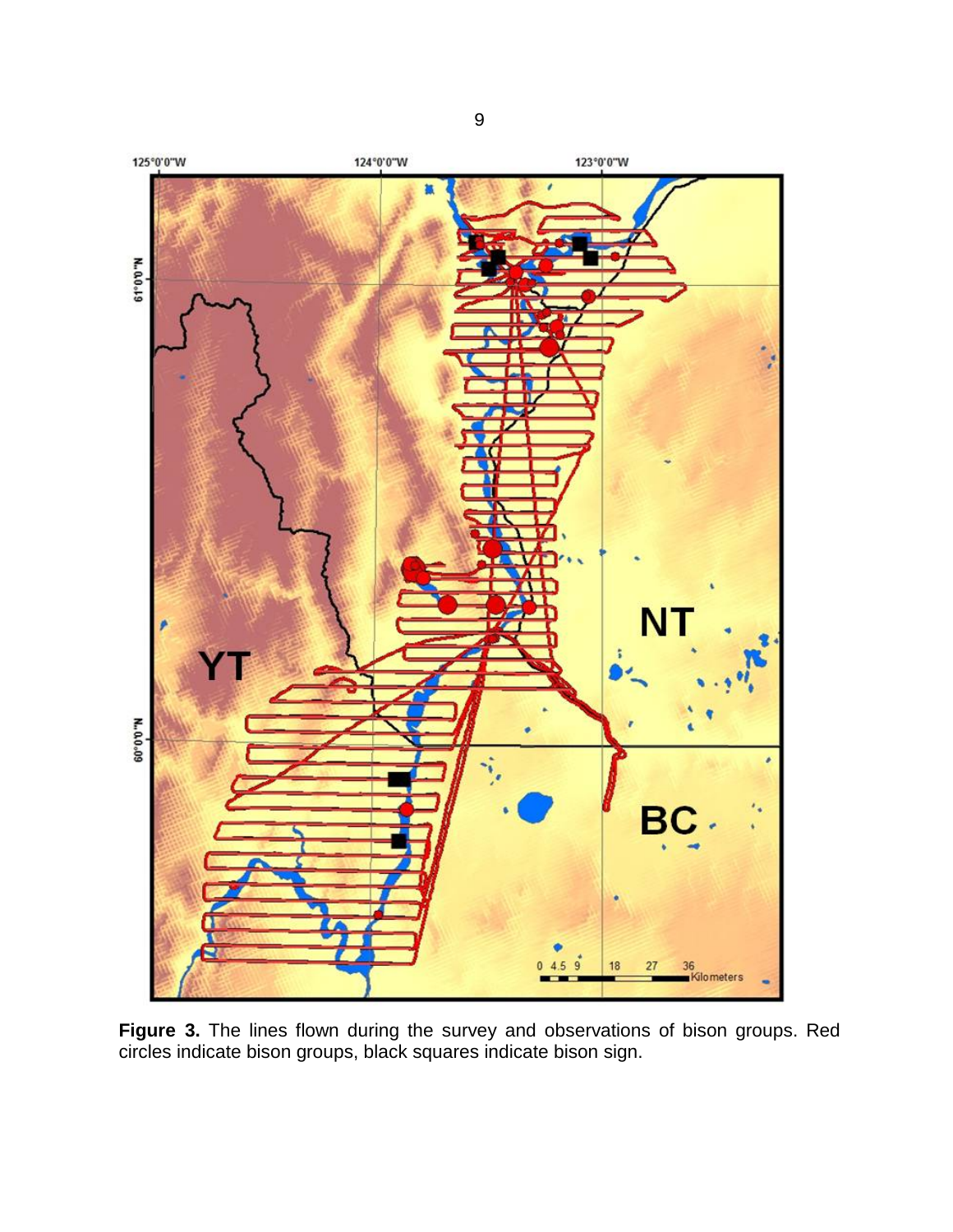Landsat 7 orthoimages (raster images in UTM NAD83 projection) received through 2003 were mosaiced together to form a map that encompassed the entire bison survey area<sup>[1](#page-13-0)</sup>. All flown transect lines were mapped onto this resulting map of thematic mapper (TM) data for the survey area. On the map, dense forested habitat has a distinct color. We determined the total length of dense forested habitat flown (if any) for each transect and subtracted it from the transect length. For the dense forested habitat length flown on transect, we reduced the observation swath to 100 m per side of the aircraft as the area surveyed; for the remainder of the transect that was not dense forested habitat, we used 500 m per side swath as the area surveyed and calculated the surveyed area accordingly for each of the 55 transects.

Using the 200 m sightability in forested habitats and including calves observed on transect, the population estimate was 431 (+ 213, 95% CI; CV=0.247). The total count for the Liard Highway corridor was 0 animals and covered an area of 56.7 km<sup>2</sup> based upon a spaghetti transect width allowing for a 1.5 km wide area of view for 37.8 km transect flight.

Sixty-nine of 79 moose and one otter were observed on transect lines; no caribou were observed. Signs of two different packs of wolves were observed during the survey.

 $\overline{\phantom{a}}$ 

<span id="page-13-0"></span> $1$  The images can be downloaded from the Northwest Territories Centre for Geomatics website (www.geomatics.gov.nt.ca)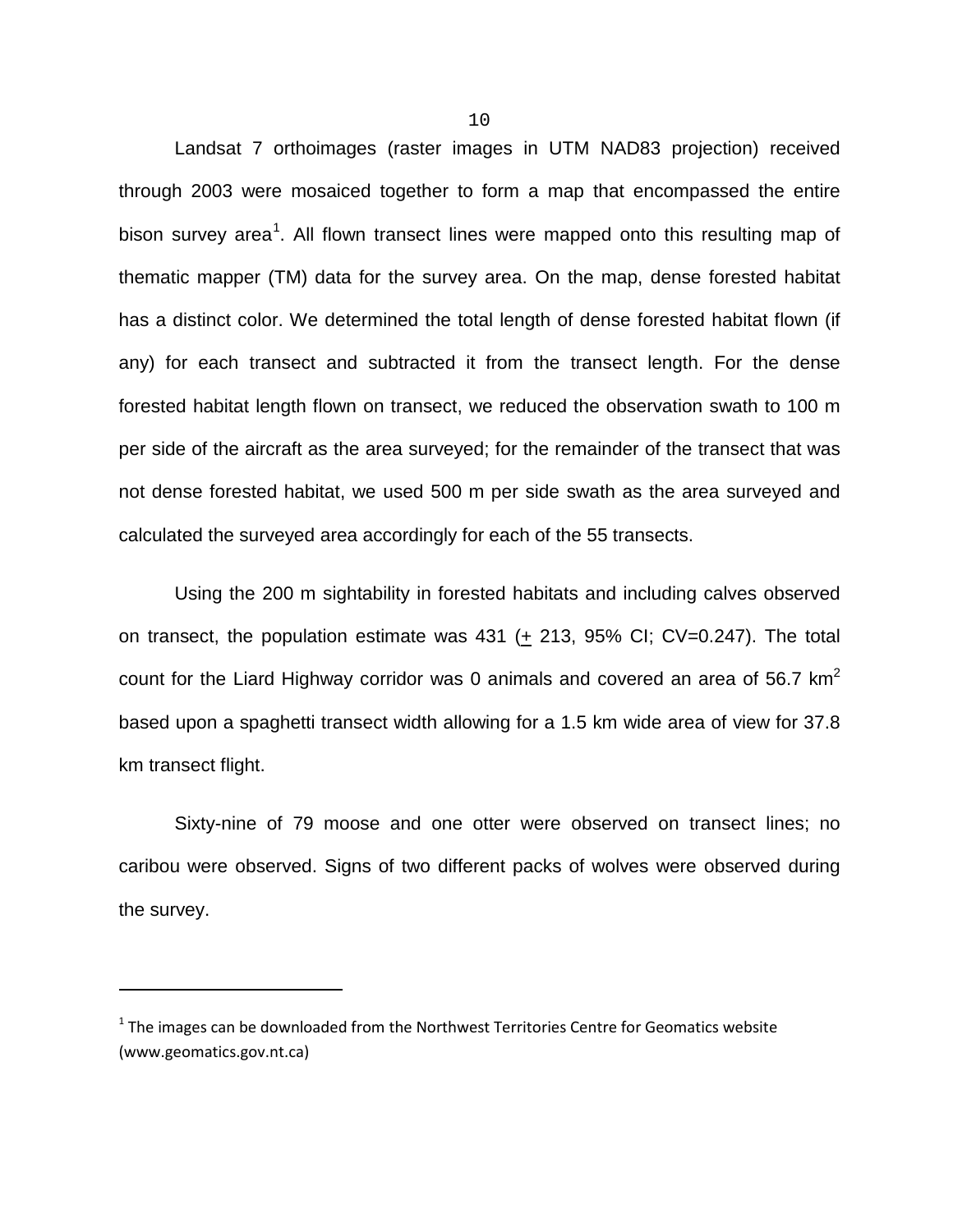

**Figure 4.** An example of the mosaiced map from the northern part of the survey area. The survey area is indicated by the yellow line.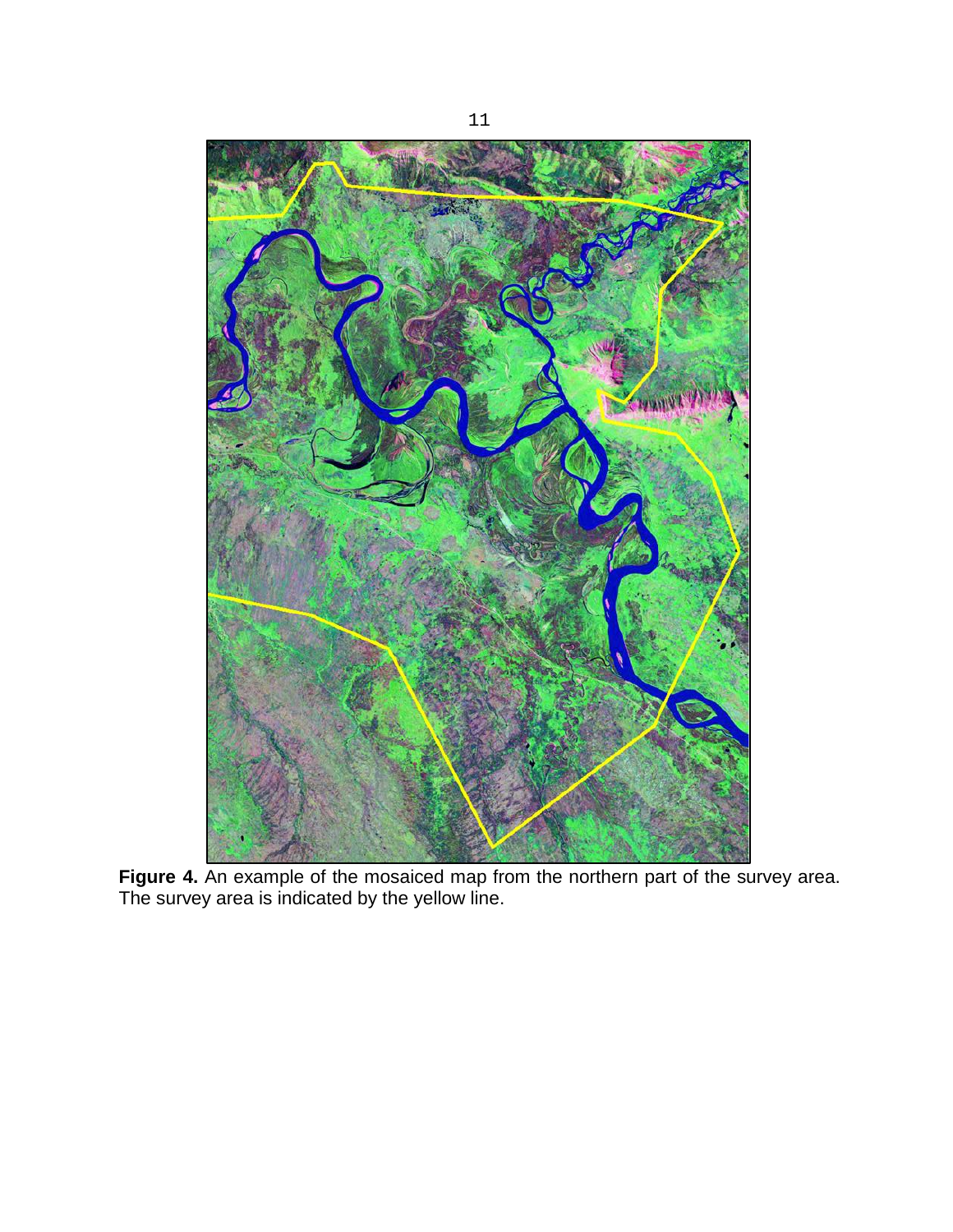### **DISCUSSION**

<span id="page-15-0"></span>Aerial population surveys in March, using the line transect technique, have been conducted to estimate population sizes of both the Mackenzie and the Nahanni wood bison populations previously (Larter et al. 2000, Larter et al. 2007). Bison distribution during most of the year tends to be dispersed throughout the landscape and highly clumped, with large mixed sex-age groups and small male-only groups, which are often solitary animals (Larter 1988, Gates and Larter 1990). Conducting surveys in the winter provides the added advantage of observing tracks recently left by bison. However, the majority of the Nahanni winter range is forested, with major river drainages, mountains and deep valleys bisecting it. Large open sedge-dominated meadows are rare but there is an abundance of smaller oxbow meadows associated with rivers.

Larter et al. (2007) suggested that by having radio collared bison prior to the next population survey a sightability correction factor could be determined, the survey area could be better delineated, and a more precise population estimate could be achieved. The 2011 population estimate had a lower coefficient of variation than the 2004 estimate (0.25 versus 0.32). Part of this can be attributed to the increased length of transect lines in the Liard River Valley between Fort Liard and Nahanni Butte for the 2011 survey. The increased width of the survey area was directly attributable to locations of collared bison expanding the bison distribution. In 2011, bison were more evenly distributed throughout the survey area and fewer transects were flown where no bison were observed than in 2004.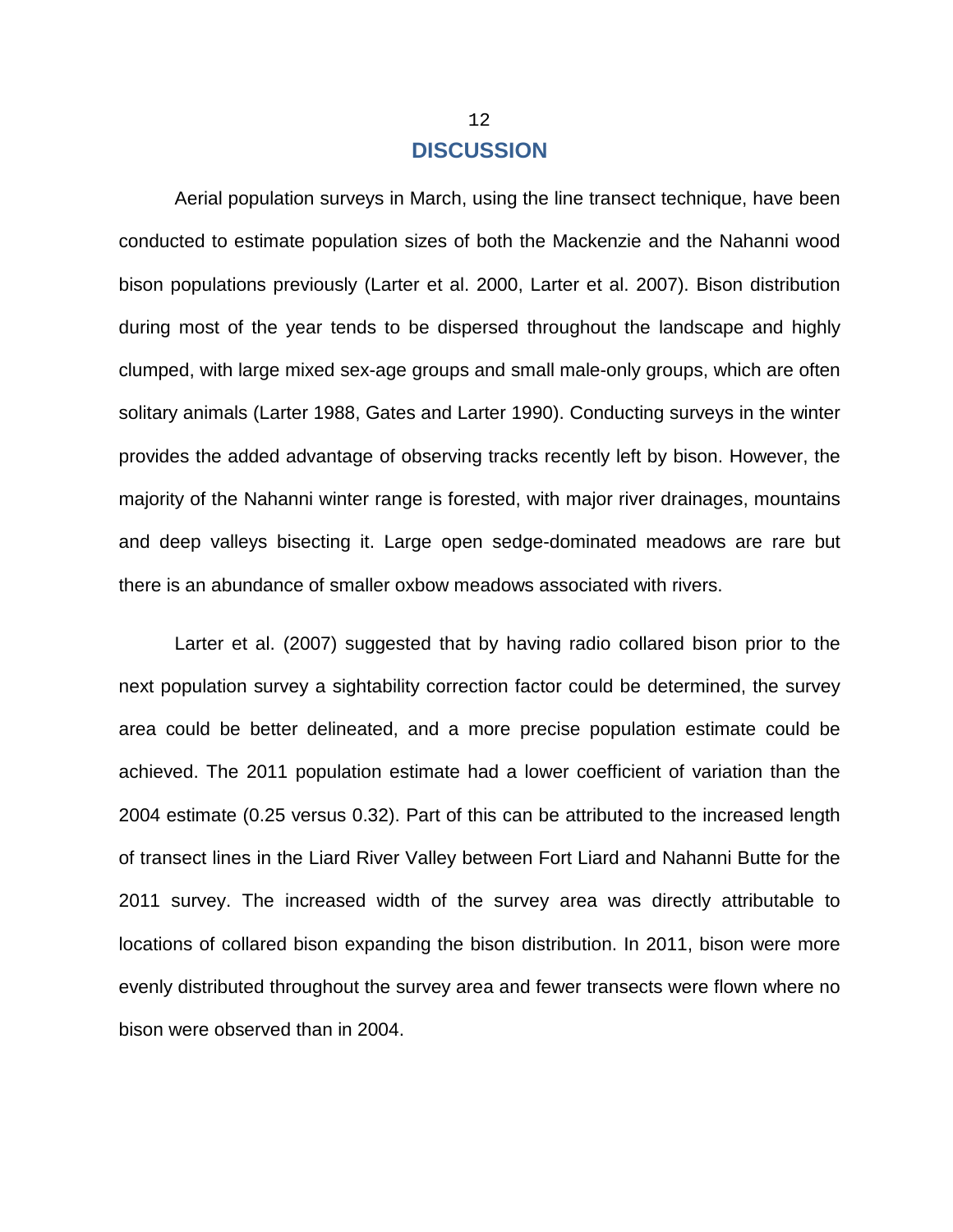During a six month period following the survey, collared animals were located well beyond the 2011 survey area boundary, resulting in an increased range of distribution for the population (Figure 1). Future surveys will have to take this into account. In July 2011, 212 bison were observed during the three day river-based classification survey. This is close to the lower 95% CI of the estimate from the March survey, but it also includes newborn calves.

The estimated population number in 2011 has not changed much from that estimated in 2004 (431 versus 403). However, substantially more bison were observed in 2011 than in 2004 (186 versus 108) but 92 of those bison were observed off transect in 2011. Local residents are still concerned that the Nahanni bison population will demonstrate a similar rapid increase in size and range of distribution, as was observed over a 25-year period with the Mackenzie population (Larter et al. 2000). Based upon the data from classification surveys, there has been a relatively constant ratio of the number of calves/100 adult females since the population survey in 2004. Annual overwinter survival of calves estimated from these surveys also remained relatively stable since 2004 with a slight drop recently (Figure 5). These demographic data do not support a continually increasing population but more of a relatively stable population.

Nahanni bison are susceptible to drowning as they frequently swim the Liard River, but we lack data on number dying this way each year. However, multiple drowning events have occurred in the Nahanni as in other bison populations. During winter 2008-09, 13 bison fell through thin ice and drowned in the creek draining Fish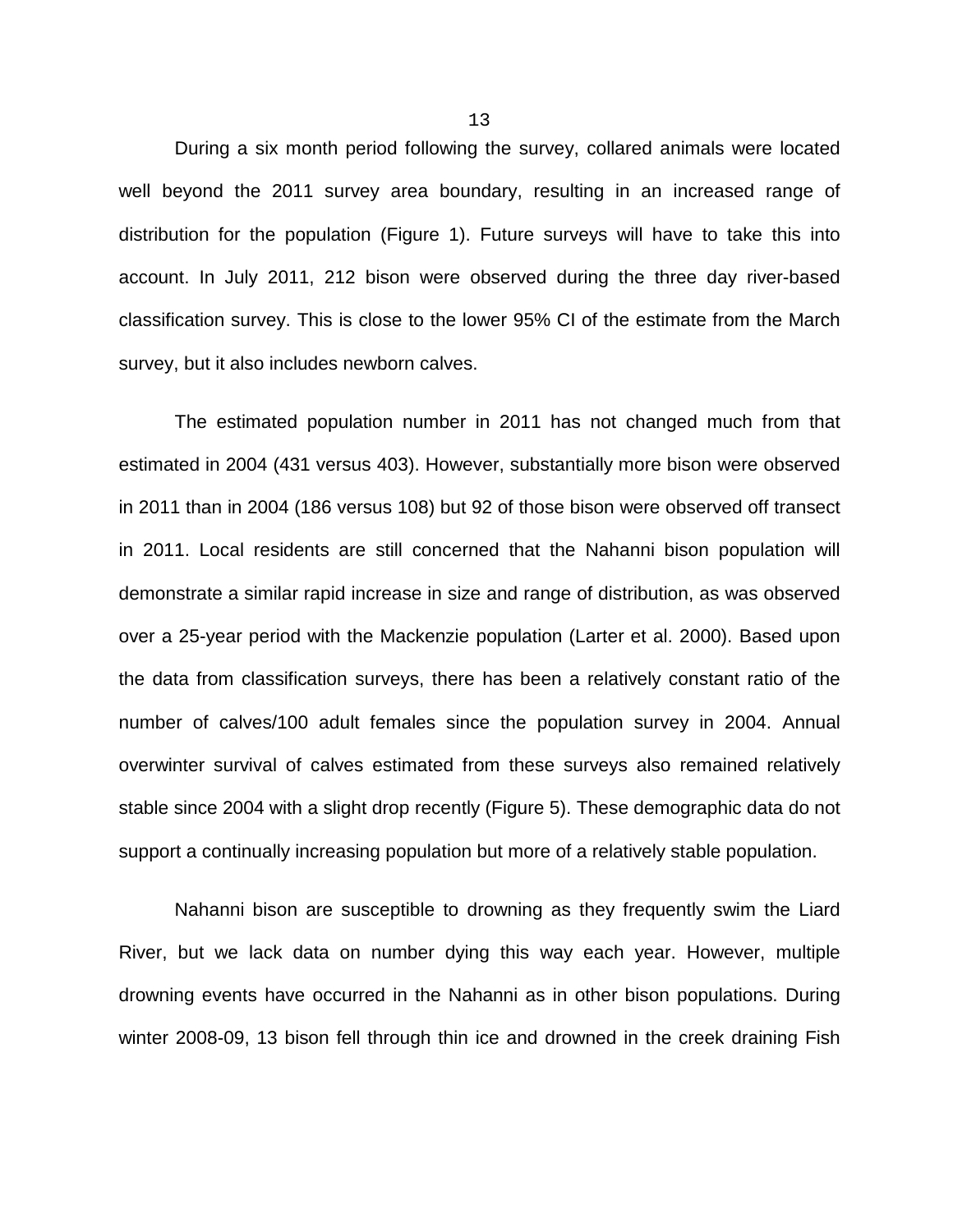Lake. In addition, we have record of another 13 individuals that drowned between 2004 and 2011. Motor vehicle collisions have more recently caused mortalities. Larter and Allaire (2007) documented seven bison being killed in motor vehicle accidents from 2004 to 2006 with an additional four being killed from 2006 to the 2011 survey (N. Larter unpublished data).





Between the 2004 and 2011 surveys, two bison carcasses were found which appeared to have died from natural causes. In addition, 12 bison were either dispatched as a public safety measure in Fort Liard or illegally shot (N. Larter unpublished data). Bison continue to be hunted under quota. During the period between the two surveys, the annual quota was two animals; the annual quota was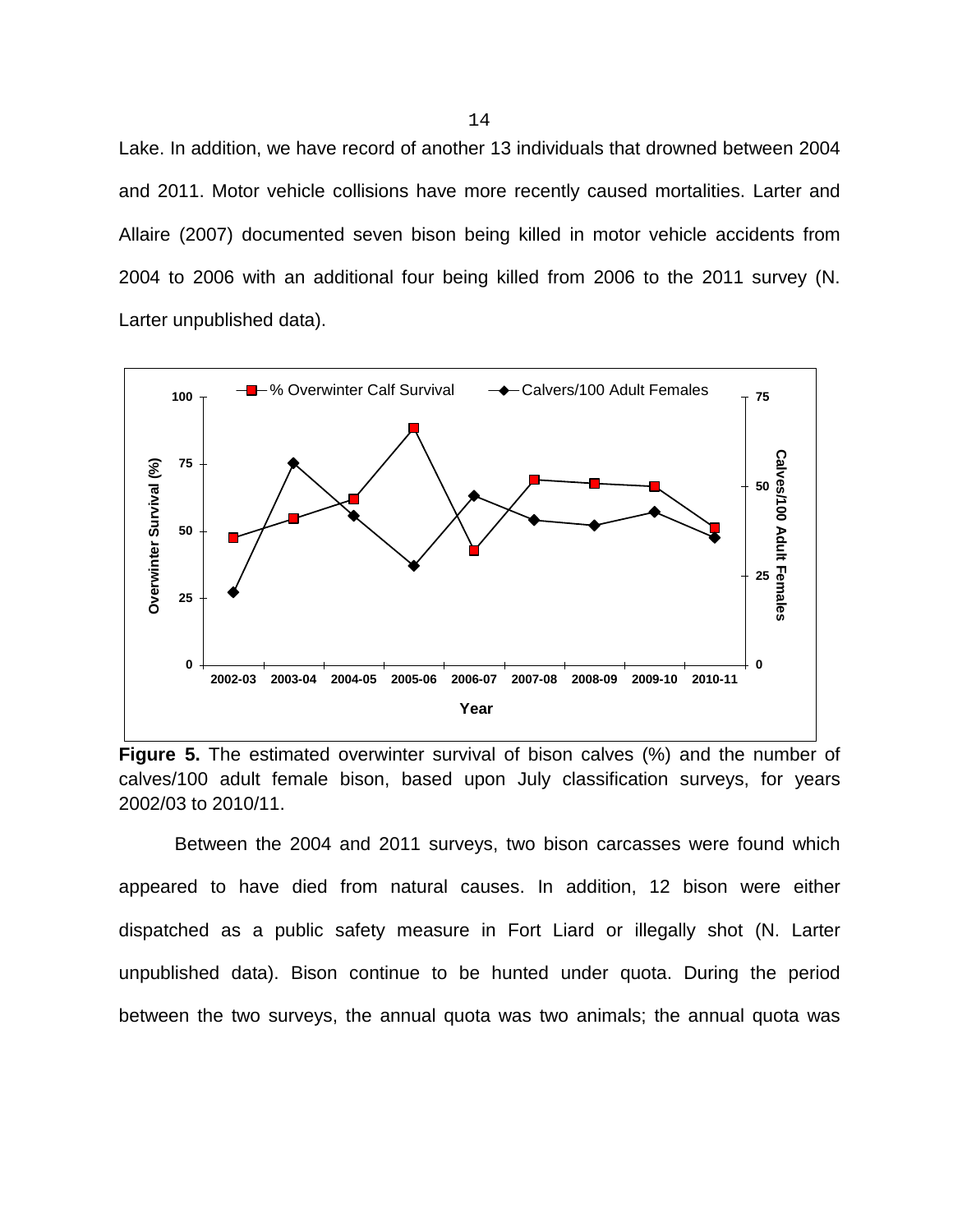never taken. However, in July 2011, the annual quota increased to seven animals; three animals were taken under the new quota during its first year.

Currently, the Nahanni population is free of the diseases of tuberculosis (*Mycobacterium bovis*) and brucellosis (*Brucella abortus*), and no anthrax (*Bacillus anthracais*) has been detected. Just recently, it has been reported that there is strong evidence that *Mycobacterium avium* ssp. *paratuberculosis* (MAP) is present. In captive bison, Johne's disease caused by the cattle strain of MAP, is a chronic debilitating disease that causes severe weight loss and is fatal. Clinical signs have not been found in wild bison populations and the significance of this disease to the health of wild bison populations is currently unknown (Woodbury et al. 2006).

Although the number of documented mortality events may be small, these are just the known documented events. For a small population, like the Nahanni, mortalities from motor vehicle accidents and removals in addition to natural mortality may reduce the opportunity for population growth. The lower capacity for population growth may be further exacerbated by the presence of MAP. Unless the current conditions change, we believe it is unlikely that the Nahanni population will go through a period of rapid increase as was seen in the Mackenzie population.

We plan to continue our multi-jurisdictional cooperation and coordination for the management of the Nahanni population. We anticipate deploying additional collars on the population prior to the 2015 winter aerial survey for another population estimate. Demographic surveys will be continued annually.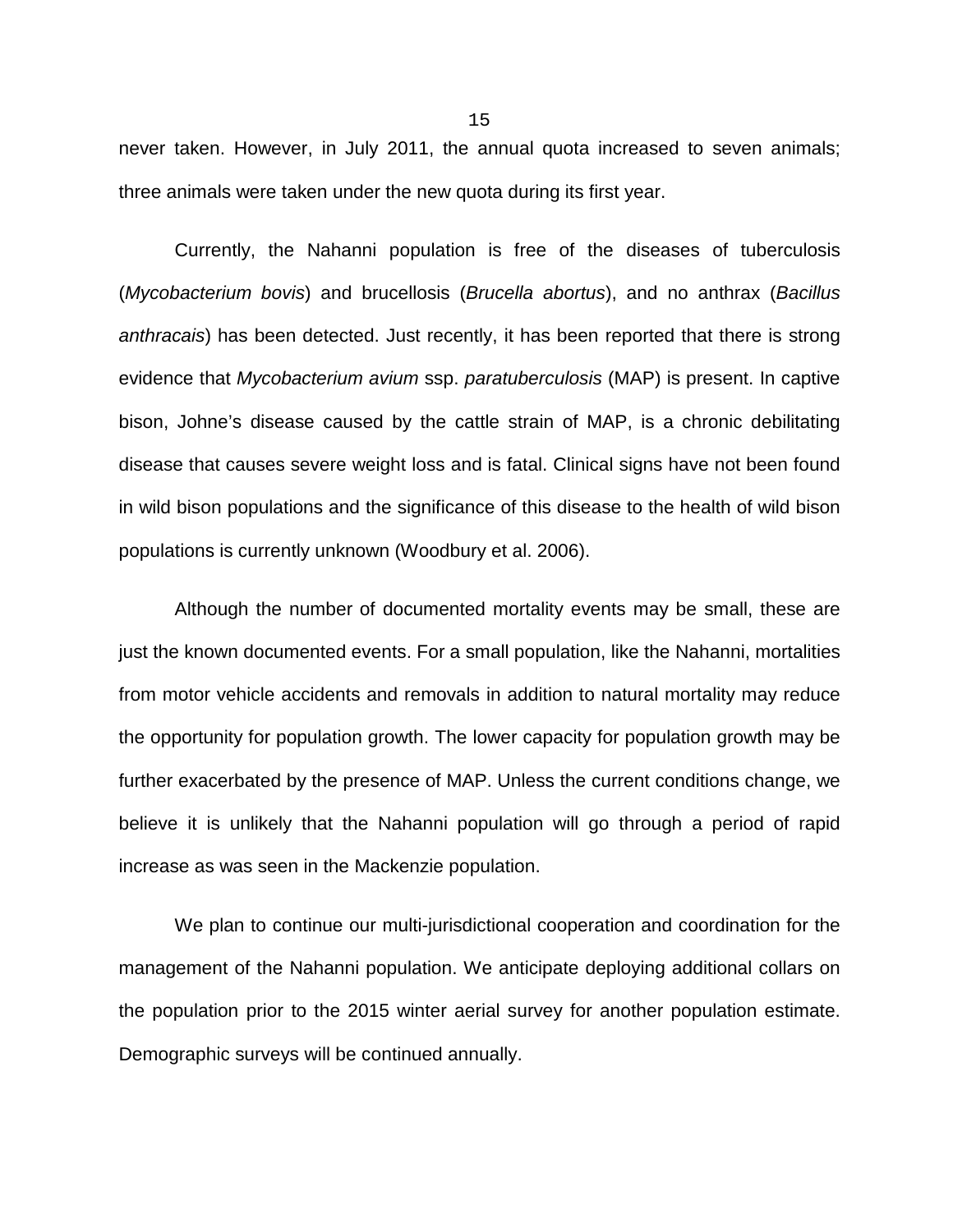## **ACKNOWLEDGMENTS**

<span id="page-19-0"></span>We thank all of the harvesters, local residents, and researchers who provided historical and current observations of Nahanni bison. We thank local observers Jack Mouye, Garrott Sassie, and Tommy Betsaka who assisted in this survey. Dan Slatterly of Wolverine Air provided capable flying. Thomas Jung of the Yukon Territorial Government and Nick Baccante of the Government of British Columbia expedited the permitting process for their respective jurisdictions. Nahanni Butte Dene Band and Acho Dene Koe Band are acknowledged for their support of this survey and their continuing support of the Nahanni wood bison program. Bonnie Fournier assisted with some GIS analyses. Terry Armstrong reviewed earlier drafts of this report and Helen Schwantje provided information regarding Johne's disease. Funding was provided by the Western NWT Biophysical Study and Environment and Natural Resources.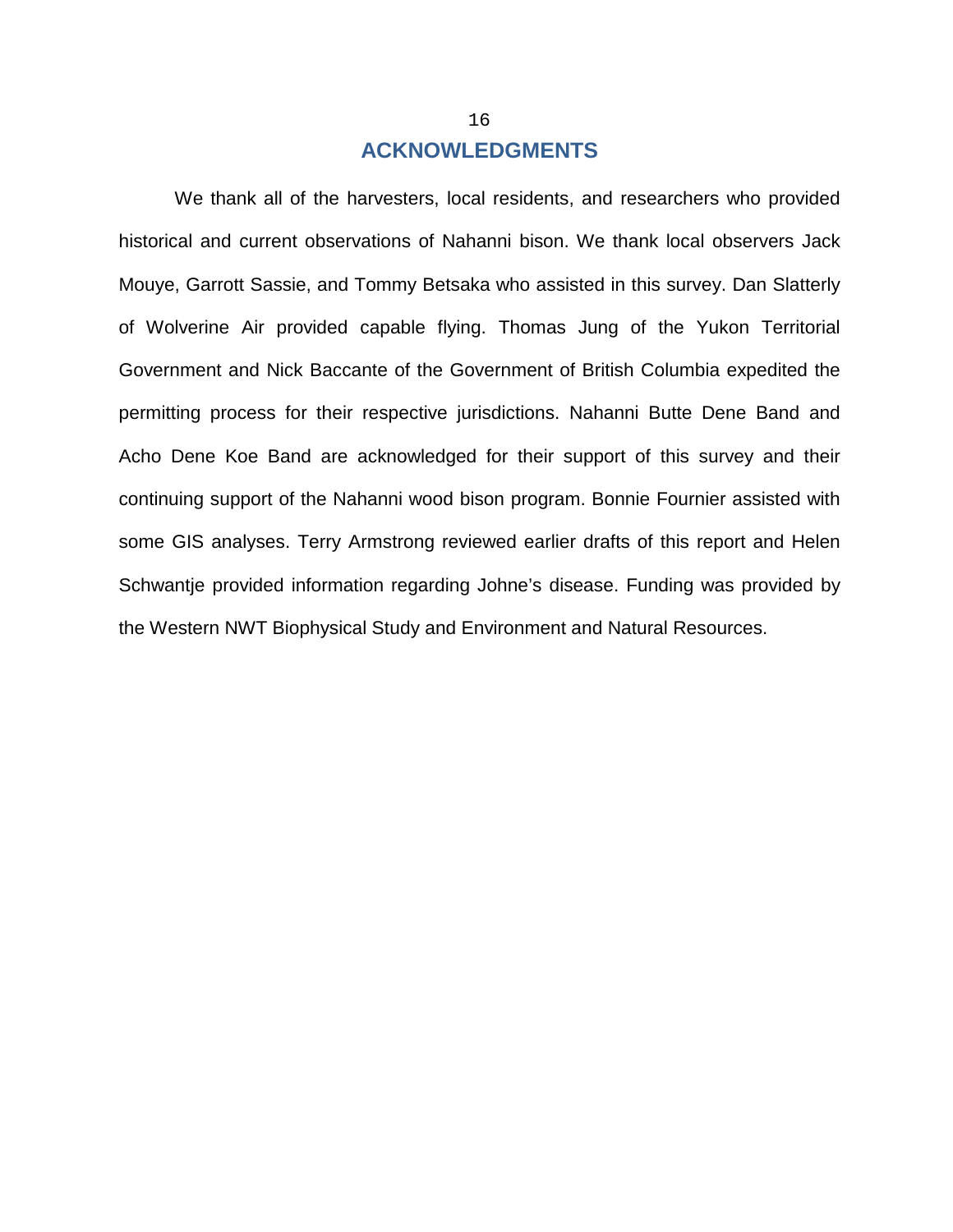#### **LITERATURE CITED**

- <span id="page-20-0"></span>Gates, C.C. and N.C. Larter. 1990. Growth and dispersal of an erupting large herbivore population in Northern Canada: The Mackenzie Wood Bison (*Bison bison athabascae*). Arctic 43: 231-238.
- Gates, C.C., R.O. Stephenson, H.W. Reynolds, C.G. van Zyll de Jong, H. Schwantje, M. Hoefs, J. Nishi, N. Cool, J. Chisholm and B. Koonz. 2001. National recovery plan for the wood bison (*Bison bison athabascae*). National Recovery Plan No. 21. Ottawa: Recovery of Nationally Endangered Wildlife (RENEW).
- Jolly, G.M. 1969. Sampling methods for aerial census of wildlife populations. East African Forestry Journal 34: 46-49.
- Krebs, C.J. 2011. Programs from Ecological Methodology, 2<sup>nd</sup> edition, v.7.2
- Larter, N.C. 1988. Diet and habitat selection of an erupting wood bison population. M.Sc. Thesis, 109pp., Univ. of British Columbia, Vancouver.
- Larter, N.C. and D.G. Allaire. 2007. History and current status of the Nahanni wood bison population. Environment and Natural Resources. File Report No. 136. 44pp.
- Larter, N.C., D.G. Allaire and T.S. Jung. 2007. Population survey of the Nahanni wood bison population, March 2004. Environment and Natural Resources. Manuscript Report No. 176. 30pp.
- Larter, N.C., A.R.E. Sinclair, T. Ellsworth, J. Nishi and C.C Gates. 2000. Dynamics of reintroduction in an indigenous large ungulate: the wood bison of northern Canada. Animal Conservation 4: 299-309.
- Norton-Griffiths, M. 1978. Counting animals. Serengeti Monitoring Program Publication Number 1. Nairobi, Kenya: African Wildlife Leadership Foundation.
- Woodbury, M., E. Garde, H. Schwantje, J. Nishi and B. Elkin. (Eds.) 2006. Workshop on *Mycobacterium avium* subsp. p*aratuberculosis* in North American bison (*Bison bison*) – Proceedings and workshop report. Resources, Wildlife and Economic Development. Manuscript Report No. 170. 93pp.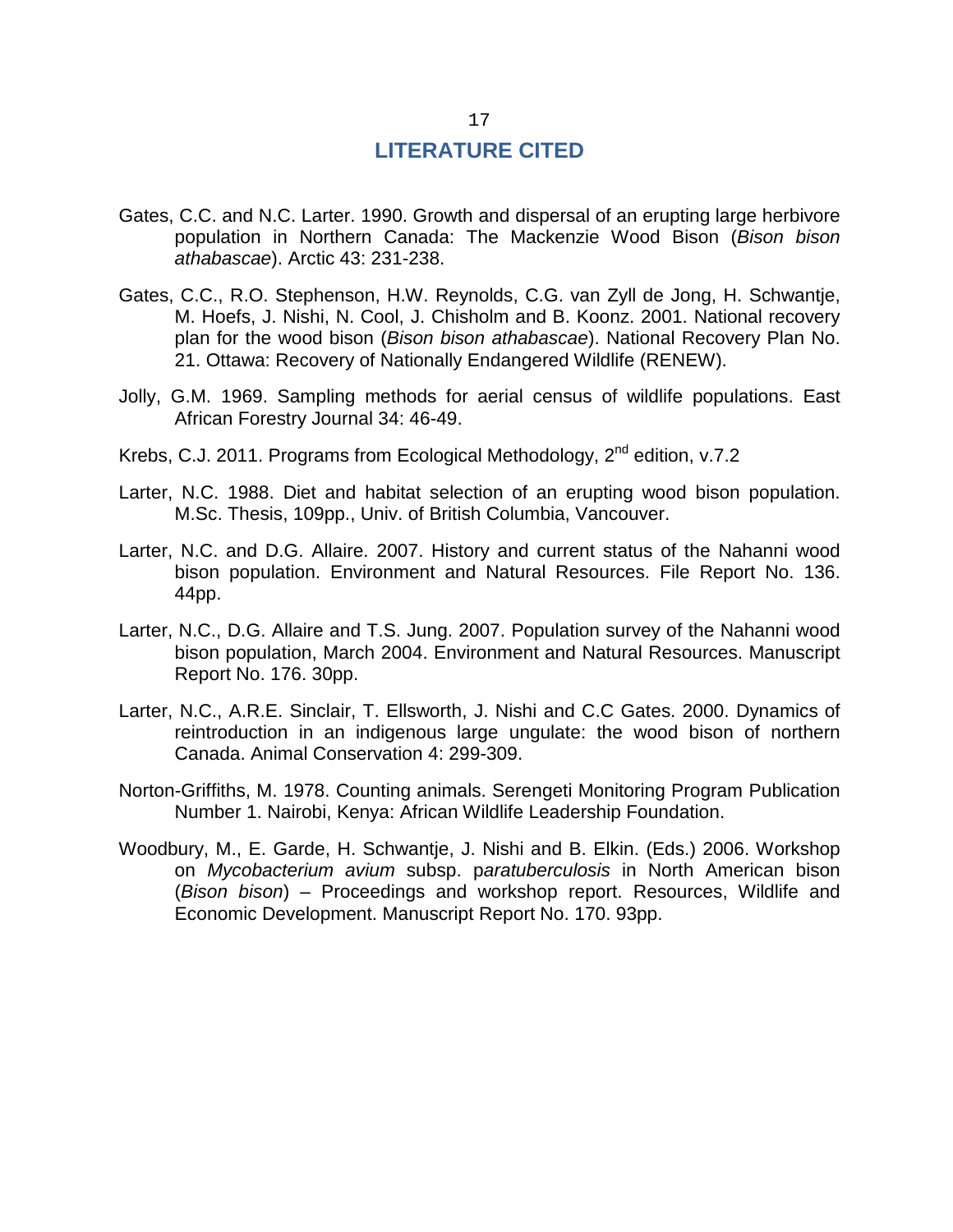### **APPENDIX I**

<span id="page-21-0"></span>List of transect lines, their total length, the length of closed habitat, and number of animals observed on transect<sup>1</sup>. The number of animals on transect includes calves of the year that are likely to be recruited into the population.

| <b>Transect</b>         | <b>Total Length</b> | <b>Length Closed</b>    | Number of      | Number of      |
|-------------------------|---------------------|-------------------------|----------------|----------------|
| <b>Number</b>           | (km)                | Habitat (km)            | <b>Bison</b>   | Moose          |
| 1                       | 49.307              | 31.710                  |                | 1              |
| $\overline{2}$          | 49.719              | 18.906                  | $\overline{2}$ | 1              |
| 3                       | 50.133              | 20.691                  |                |                |
| $\overline{\mathbf{4}}$ | 50.541              | 10.234                  |                | 1              |
| 5                       | 50.876              | 12.941                  |                |                |
| $\overline{6}$          | 51.208              | 18.031                  |                | 3              |
| $\overline{7}$          | 51.688              | 24.946                  |                | 1              |
| 8                       | 51.714              | 19.064                  |                | $\overline{4}$ |
| $\boldsymbol{9}$        | 50.900              | 17.542                  |                | $\overline{2}$ |
| 10                      | 50.238              | 13.969                  |                | 1              |
| 11                      | 49.737              | 8.921                   | 4              | $\overline{2}$ |
| 12                      | 48.998              | 18.006                  |                | 1              |
| 13                      | 48.190              | 19.691                  |                | $\frac{2}{2}$  |
| 14                      | 47.533              | 16.284                  |                |                |
| 15                      | 48.245              | 14.978                  |                | $\overline{2}$ |
| 16                      | 48.728              | 13.279                  |                |                |
| 17                      | 49.134              | 21.055                  |                |                |
| 18                      | 44.403              | 14.949                  |                |                |
| 19                      | 60.235              | 11.717                  |                | 1              |
| 20                      | 58.058              | 10.394                  |                |                |
| 21                      | 35.537              | 7.783                   |                |                |
| 22                      | 36.026              | 5.619                   |                |                |
| 23                      | 36.568              | 7.873                   |                |                |
| 24                      | 37.032              | 4.250                   |                | $\overline{2}$ |
| 25                      | 37.549              | 8.577                   | 30             |                |
| 26                      | 37.185              | 13.529                  |                | 1              |
| 27                      | 35.700              | $\overline{7}$<br>6.718 |                | 3              |
| 28                      | 26.185              | 7.321                   | 6              |                |
| 29                      | 17.904              | 3.261                   |                |                |
| 30                      | 18.112              | 2.942                   |                | 1              |
| 31                      | 21.707              | 1.954                   |                |                |
| $\overline{32}$         | 21.400              | 2.418                   |                |                |
| <b>Transect</b>         | <b>Total Length</b> | Length Closed           | Number of      | Number of      |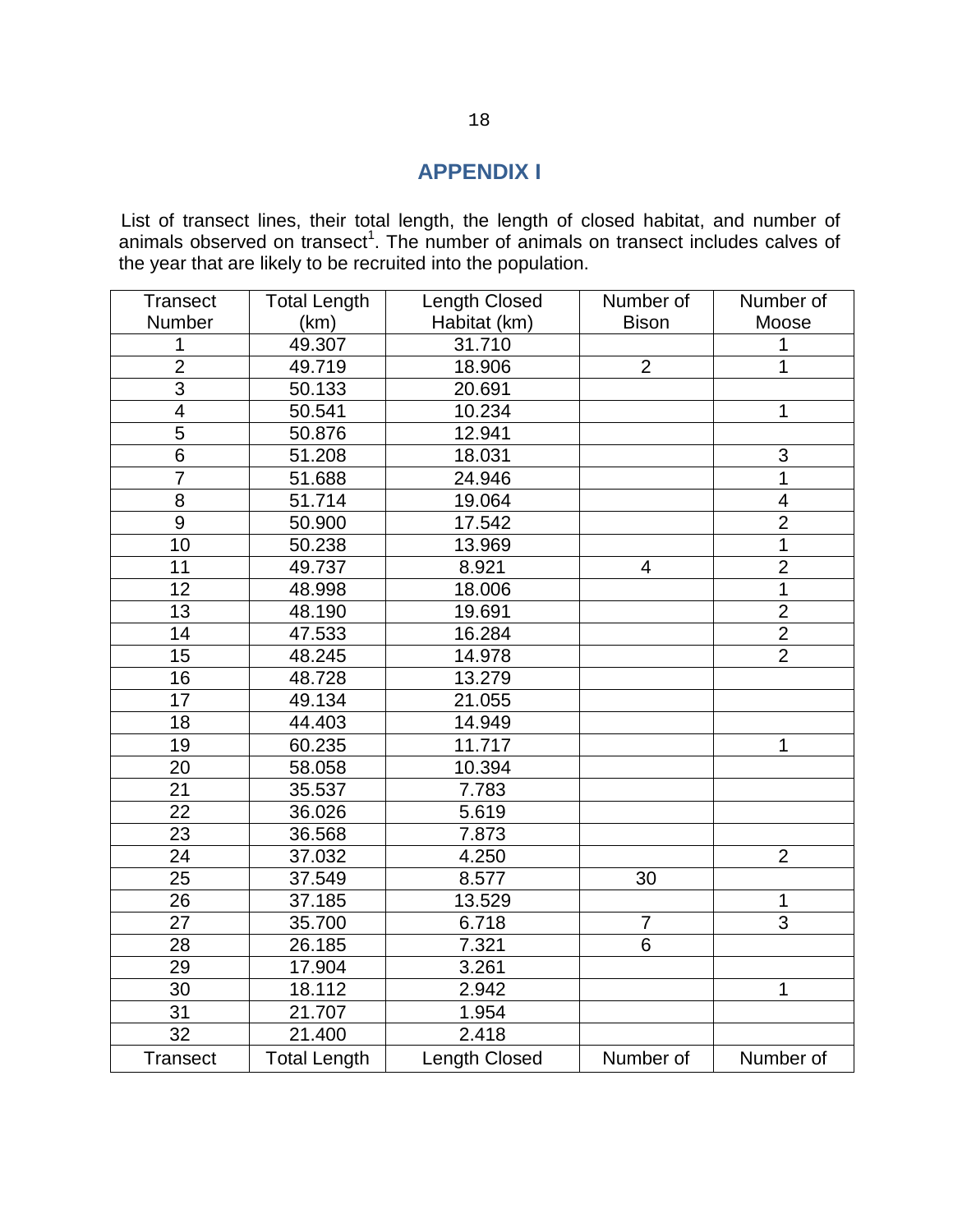|  | ۰.<br>٠ |
|--|---------|
|  |         |

| Number          | (km)   | Habitat (km)<br><b>Bison</b> |                | Moose          |
|-----------------|--------|------------------------------|----------------|----------------|
| 33              | 21.705 | 2.568                        |                |                |
| 34              | 22.046 | 1.292                        |                | 3              |
| 35              | 21.107 | 3.412                        |                |                |
| 36              | 21.806 | 3.109                        |                |                |
| 37              | 31.176 | 2.794                        |                | 1              |
| 38              | 30.774 | 4.115                        |                |                |
| 39              | 32.020 | 6.323                        |                | 1              |
| 40              | 33.596 | 1.892                        |                |                |
| 41              | 31.492 | 5.542                        |                |                |
| 42 <sup>1</sup> | 31.447 | 5.800                        |                |                |
| 43              | 33.369 | 7.314                        |                |                |
| 44              | 38.610 | 5.723                        | 19             |                |
| 45              | 38.354 | 4.135                        |                | $\overline{2}$ |
| 46              | 39.571 | 6.460                        | 5              |                |
| 47              | 44.617 | 7.645                        | 1              | 1              |
| 48              | 50.496 | 10.154                       | 6              | 1              |
| 49              | 55.280 | 11.895                       | 10             |                |
| 50              | 51.886 | 16.521                       | 5              | 3              |
| 51              | 50.650 | 15.636                       | 1              | 3              |
| 52              | 37.598 | 11.701                       | $\overline{2}$ | 1              |
| 53              | 39.086 | 7.975                        |                | 4              |
| 54              | 22.112 | 7.779                        |                | 1              |
| 55              | 5.196  | 0.882                        |                | $\overline{2}$ |

One otter was observed on transect 42.